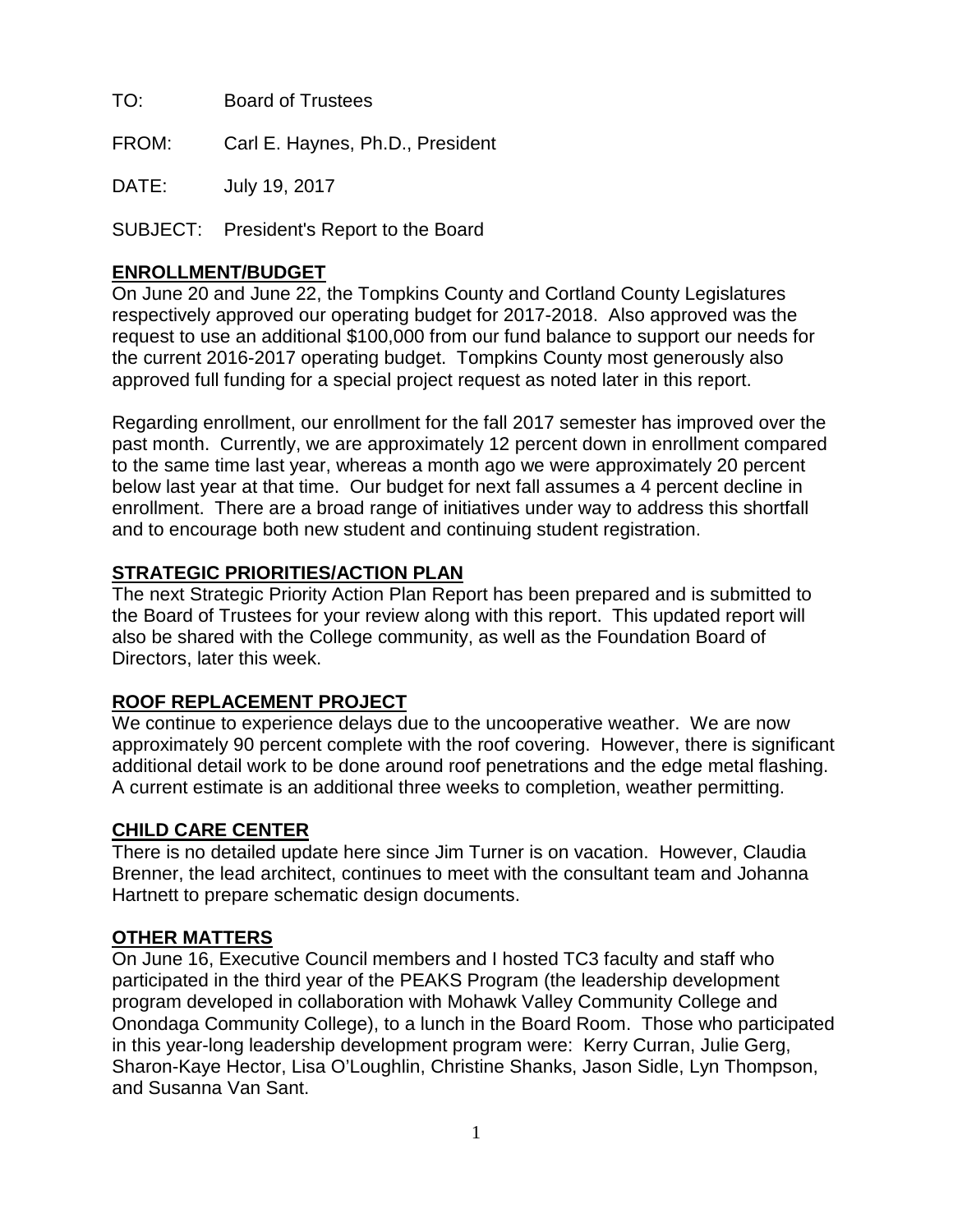On June 17, I attended the Empire State College graduate dinner held at Coltivare. Several of their graduates were also Tompkins Cortland alumnae. As part of the program, I was honored for my years of service at Tompkins Cortland and support for our partnership with Empire State College.

On June 20, Paul Brenner and I met with Tom Bruce and Judith Pratt to discuss possible support for our Foundation. Tom's father, Robert Bruce, was a former Trustee and his mother in the past attended and supported our scholarship programs in honor of his father. Following our meeting, Tom and Judith pledged a significant donation to the Carl E. Haynes Innovation and Student Success Fund.

Also on June 20, I attended the Tompkins County Legislature meeting where they approved our proposed operating budget for 2017-2018, as well as our special project request. Their total contribution was \$129,704 for the \$130,000 proposed cost for the special project and was extraordinarily generous for this one-time commitment to the College.

On June 22, I attended a reception for Diane Bradac to celebrate her many years of commitment to the community, the Workforce Development Board, Tompkins Workforce New York, and Tompkins County. Diane will be leaving the Workforce Investment Board to take a position at Cornell.

Also on June 22, I attended the Cortland County Legislature meeting where they approved our proposed operating budget for 2017-2018. They did not approve any funding for our special project request.

On June 28, Bruce Ryan and I travelled to Cortland to host Rich Cunningham to a lunch to discuss possible Foundation Board membership.

On June 29, I met Tom LiVigne, Chair of the Foundation Board, and Andy Sciarabba, for lunch to discuss support for the Childcare Center Campaign. Andy has finalized a \$50,000 commitment to our campaign.

On July 3 and 4, the College was closed for the 4<sup>th</sup> of July holiday.

On July 5, I welcomed Dr. Orinthia Montague, my successor as President of Tompkins Cortland Community College.

Also on July 5, I watched as Coltivare was spotlighted on Channel 3 News out of Syracuse for their part in the "Farm to Table" initiative.

On July 6, President Montague and I travelled to a lunch meeting in Ithaca with Michael Stamm, President of Tompkins County Area Development, and Julia Mattick, Executive Director of TC Workforce Investment Board. The purpose of this meeting was to introduce Dr. Montague to these two key community partners. During our discussions, Dr. Montague was invited to join each of the respective Boards to represent the College.